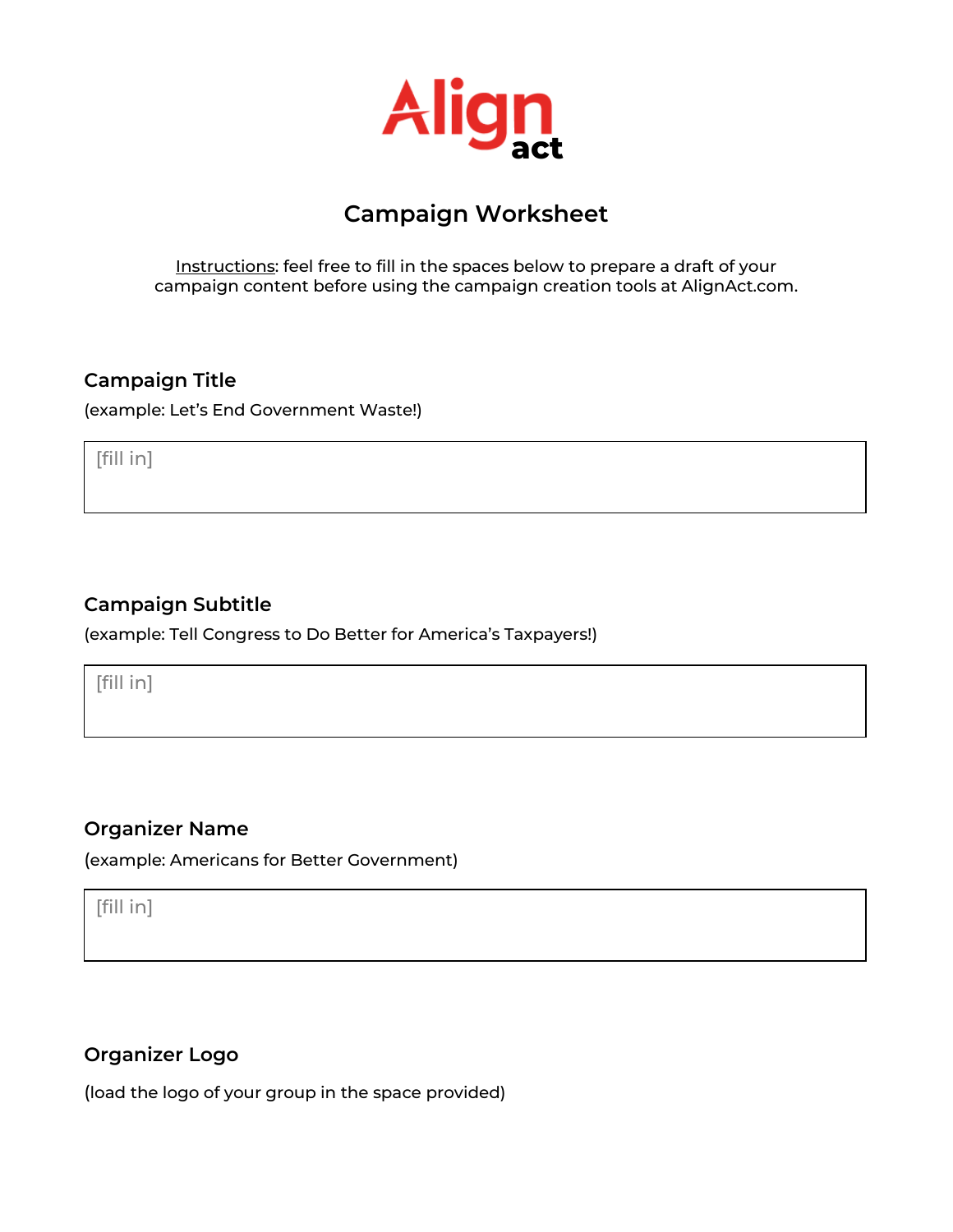# **Description**

(explain what this campaign is about and why it's important, and urge advocates to take 60 seconds to make their voices heard)

[fill in]

# **Campaign Category**

(select your campaign's primary category, subcategories, and location)

### **Direct tools**

(select your targets: government, corporate, academic, or other – feel free to load anyone who you want to receive your campaign's message by using the Add+ and CSV tools, including our preformatted CSV template which can be accessed here.)

#### **Advocacy Action tools**

(select how you want your message to be delivered: email, petition, tweet, post, gab, and call)

### **Email Topic**

(select the topic that most closely matches the focus of your campaign)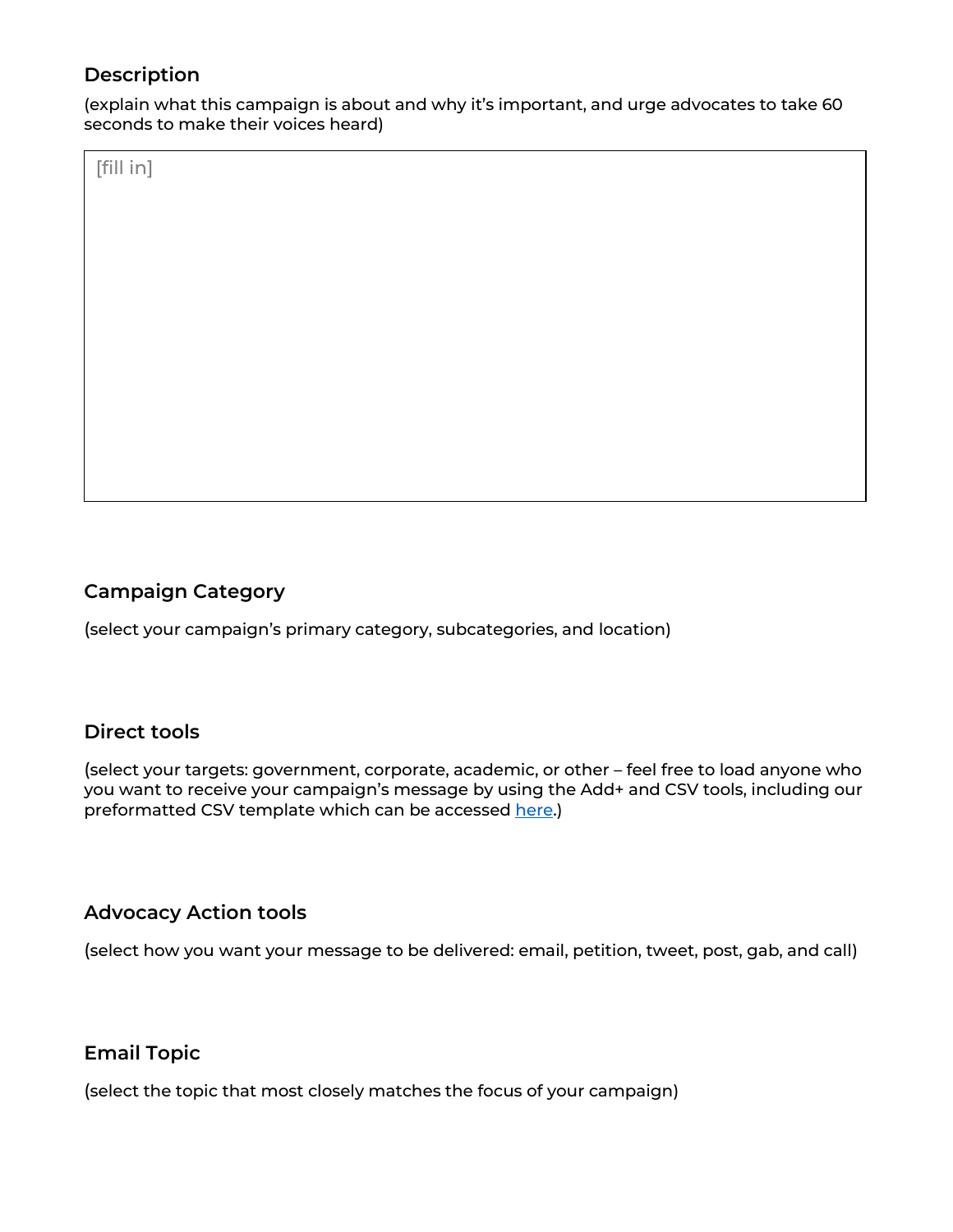# **Email Subject**

(example: Take action NOW to stop government waste!)

[fill in]

## **Email Content**

(type the email message you want advocates to send to your campaign's targets via email)

[fill in]

# **Email Introduction**

(example: With a single click, you can tell Congress to end government waste!)

[fill in]

### **Petition**

(type the petition message you want advocates to sign onto)

[fill in]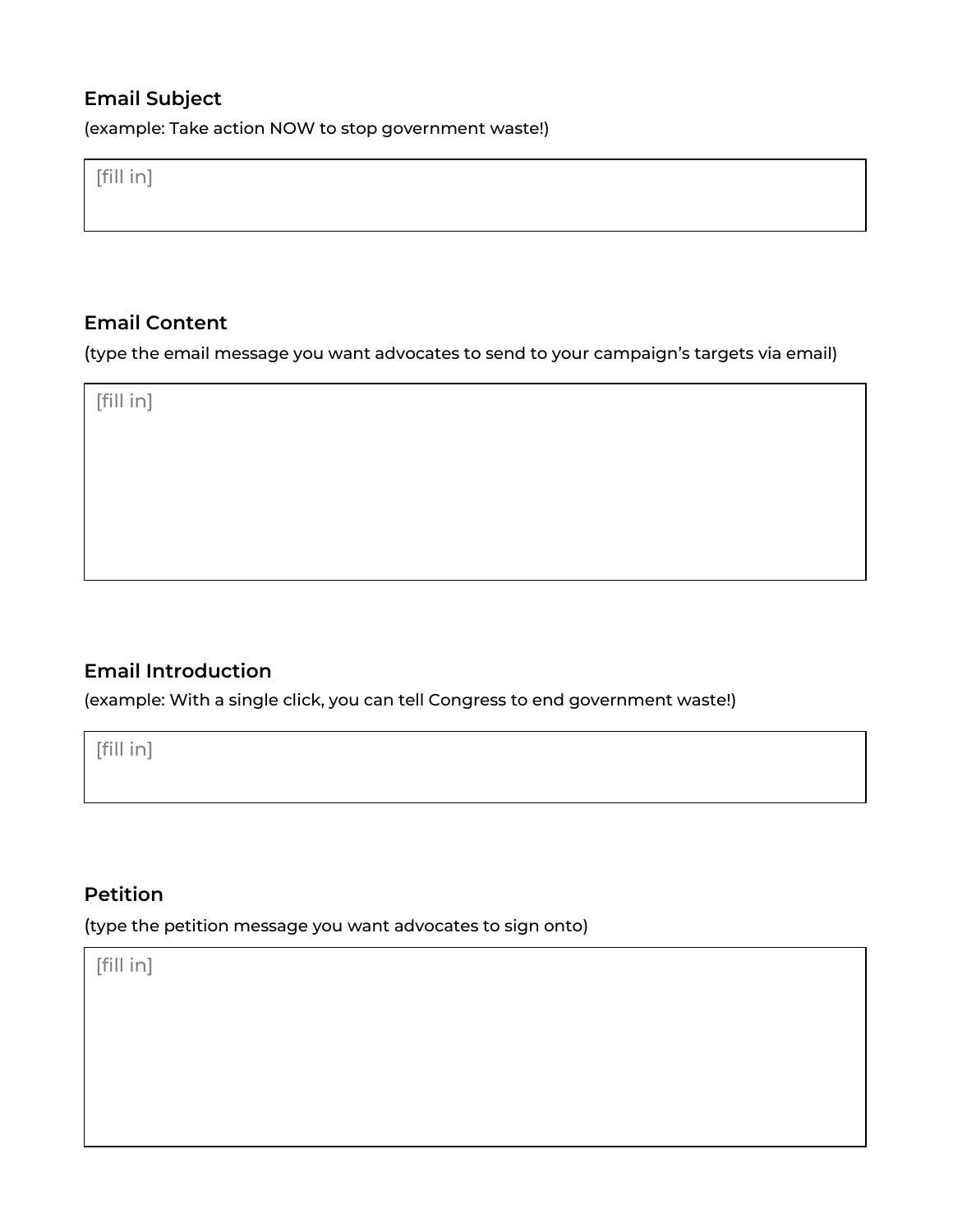### **Tweet**

(type the email message you want advocates to send to your campaign's targets via Twitter)

[fill in]

## **Facebook**

(type the message you want advocates to post on Facebook to spread the word)

[fill in]

# **Gab**

(type the message you want advocates to post on Gab to spread the word)

[fill in]

# **Call Script**

(type what you want advocates to say when they call your campaign's targets)

[fill in]